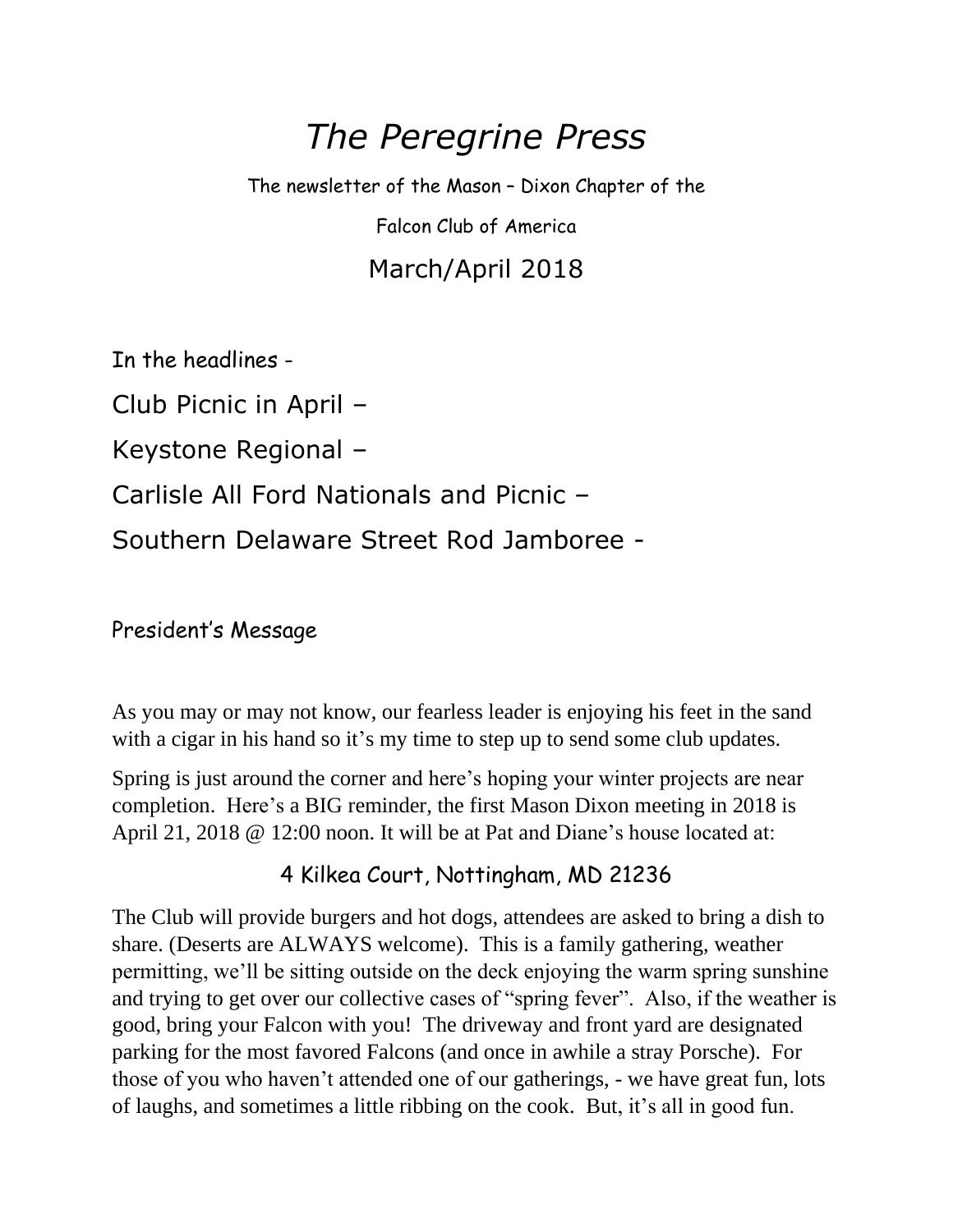Have you ever met someone who has a Falcon and tried to suggest they join the Falcon club? My experience has been that when I mention the word "club", people seem to think it's a bad word. Most people don't want to commit to joining even when you explain it is a good source of parts and information plus a great group of people that turn in to friends over the years. We need to continue to try and recruit new members to the club. Twenty some years ago my wife and I attended our first National in Florida. Since then, we have attended many more Nationals and now have friends all over the united states.

We have several Falcon events to chose from this Spring with the Keystone Regional coming up fast in May. My wife and I have our reservations for the National in Kansas. It's a nice ride out west so think about joining us if you haven't already made reservations.

As they say, cars may come and cars may go but Falcon friends last forever.

Sincerely,

Ed Watt

## Keystone Regional - May  $4^{th}$  &  $5^{th}$ , 2018

Where, you say? Why it will be at the Comfort Inn located at 41 Diner Rd. in Bethel, PA Now, for those of you who have not yet attended the Keystone affair, you have to travel to Interstate 78 in Pennsylvania, then you are looking for Exit 16. At the exit, go north just a short ways (200 feet) and go left onto the frontage road which is called Diner Rd. The Comfort Inn is at the end of that short road. You can't miss it. There is paved parking, hospitality suite inside the Comfort Inn, and a great mix of very nice Falcons to enjoy. They even have a large lawn to use for overflow parking if necessary. You can find the registration form on line at the FCA website, as well as additional details. Mark your calendars! Registration form is at the back of this newsletter.

## Carlisle All Ford Nationals - June 1 – 3, 2018

Where? This is held at the Carlisle, Pennsylvania Fairgrounds, 1000 Bryn Mawr Road. There are over 55 Acres of Ford cars and trucks, and one of the largest swap meets for Ford products in the US. Our Mason – Dixon Chapter has Swap Spaces B-10 through  $B - 13$ . We have been selling Falcon parts for many years now. This is offered as a service to club members. Our club members staff the swap space and we will sell your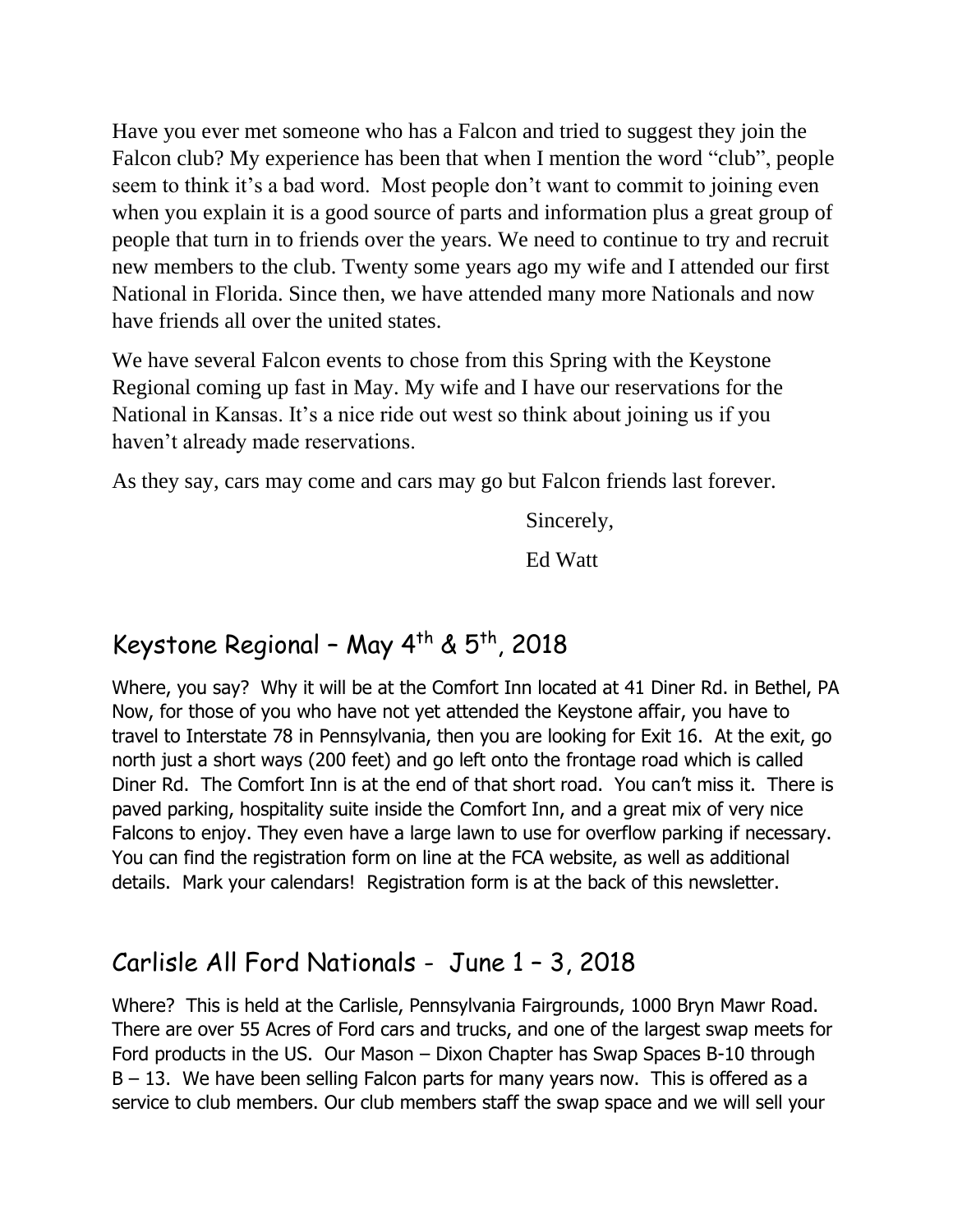stockpile of Falcon parts for a nominal fee of 10% of the sell price. That helps to offset our space rental cost. Come and enjoy the weekend and visit with Falcon Club friends, either on the show field or at our Swap Spaces Thursday thru Saturday.

And for a really outstanding treat, you might even get to watch our own magical Ed (the Professional Polisher) Sickels take dull, ordinary junk car parts from castaway status to highly sought-after treasures by our customers! Don't miss out on this!

#### Southern Delaware Street Rod Jamboree -

The following was submitted by Dennis Mehrenberg, one of our new members from Milford, DE.

The Southern Delaware Street Rod Association will be hosting their annual Jamboree, at the Harrington, (De), State Fairground, on June 22nd and 23rd, 2018. This is without a doubt, the largest single stationary event in Delaware. Participants travel from NY, NJ, PA, MD, VA, NC, OH, and other places I have not seen tags for. The best setup area is under the trees, (it's almost always very hot). These spaces are reserved and requests must be made early. I would like to arrive as a group and setup under the trees that way. If you are interested in attending, let me know before 03/25 and I will make a mass reservation for space.

Editor's note: We thought it might be fun to attend this as a group. Some of our group cannot make the Friday part of it, but would enjoy attending on Saturday. This cannot wait for the April 21<sup>st</sup> meeting for discussion, so if you want to attend, we need to get our reservations in quickly in order to get space under the trees. This gathering takes place at the State Fairgrounds, and draws close to 1,000 vehicles. A little something for every car enthusiast in the crowd. Dennis has offered to coordinate this for our group, but he needs to know how many cars and people are coming in order to hold enough space for everyone. Fees are listed below:

**Prior to May 15th:** Registration is \$40.00 per car. This includes two adults and all children under age 10. This is for both days. If you can only come on Saturday, the entry fee is \$25.00 for the car and driver, each additional person in the car is \$5.00 All fees increase \$5.00 after May 15<sup>th</sup>. Contact information for Dennis is:

**Phone:** 302-922-1261 **Email:** [pbsdaddy@verizon.net](mailto:pbsdaddy@verizon.net) or – find him on our Mason – Dixon Facebook page and send him a personal message.

(For our Delaware folks and southern NJ Falcon folks, here is a car show that will be in your backyard just about.) Let's take advantage of this opportunity to attend something close to home!

And for all of you folks in central Pennsylvania and Maryland, there will be information coming on a local show in Spring Grove, PA in July, often the same weekend as the Falcon National. Watch for it in the next newsletter.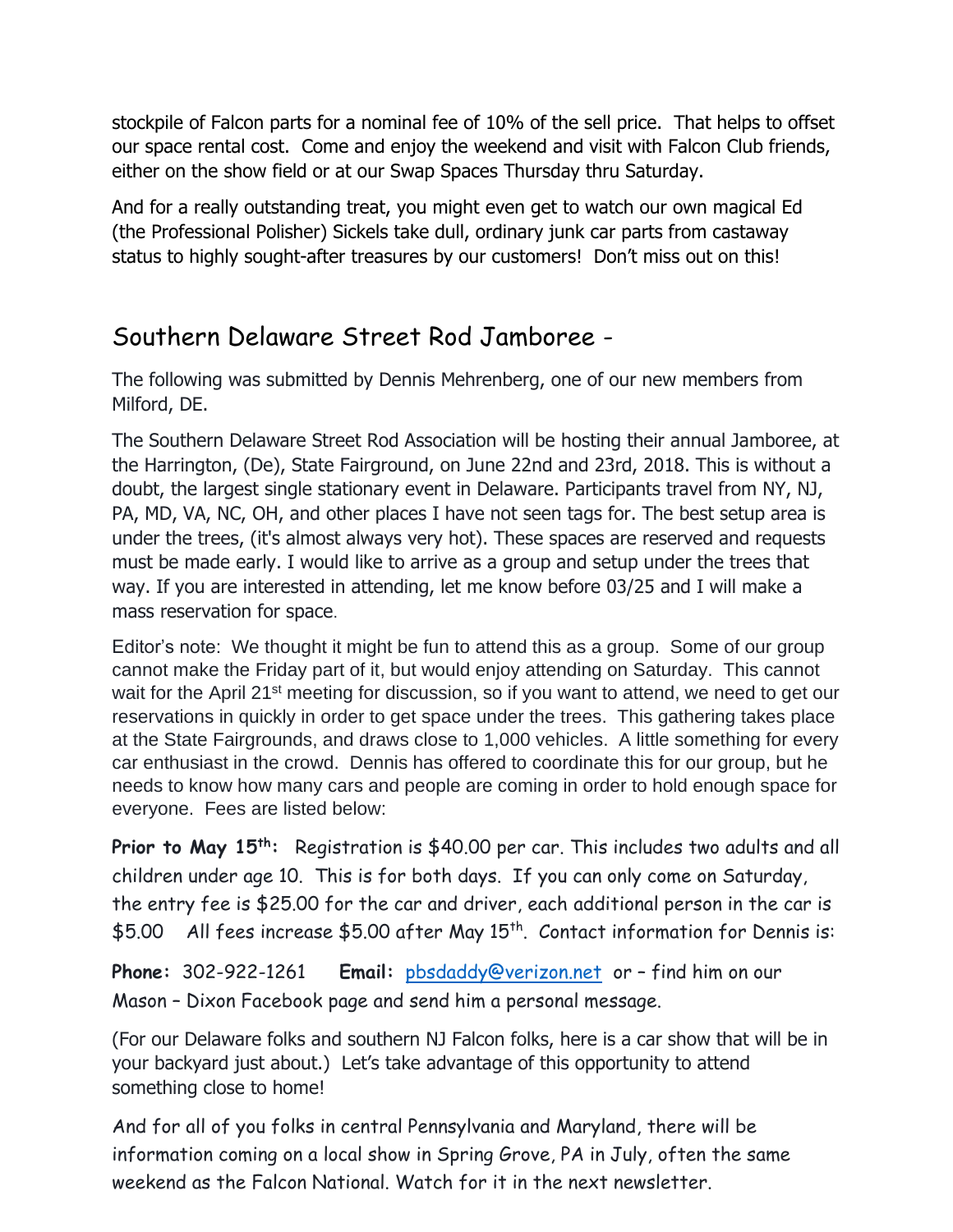## Reflections –

Last year one of our members left on his final journey. Glenn Kuhn had been a member of the Falcon Club of America since the Club originated in 1979. His member number was #12, and through the years, Glenn owned and had restored a number of Falcons. His cars were always in top notch condition, and he took great pride in the restoration process. We admired Glenn's cars and dreamed of getting our own cars to look as nice as his. His restorations raised the bar for many, and were enjoyed by many more.







*Thanks – for the memories*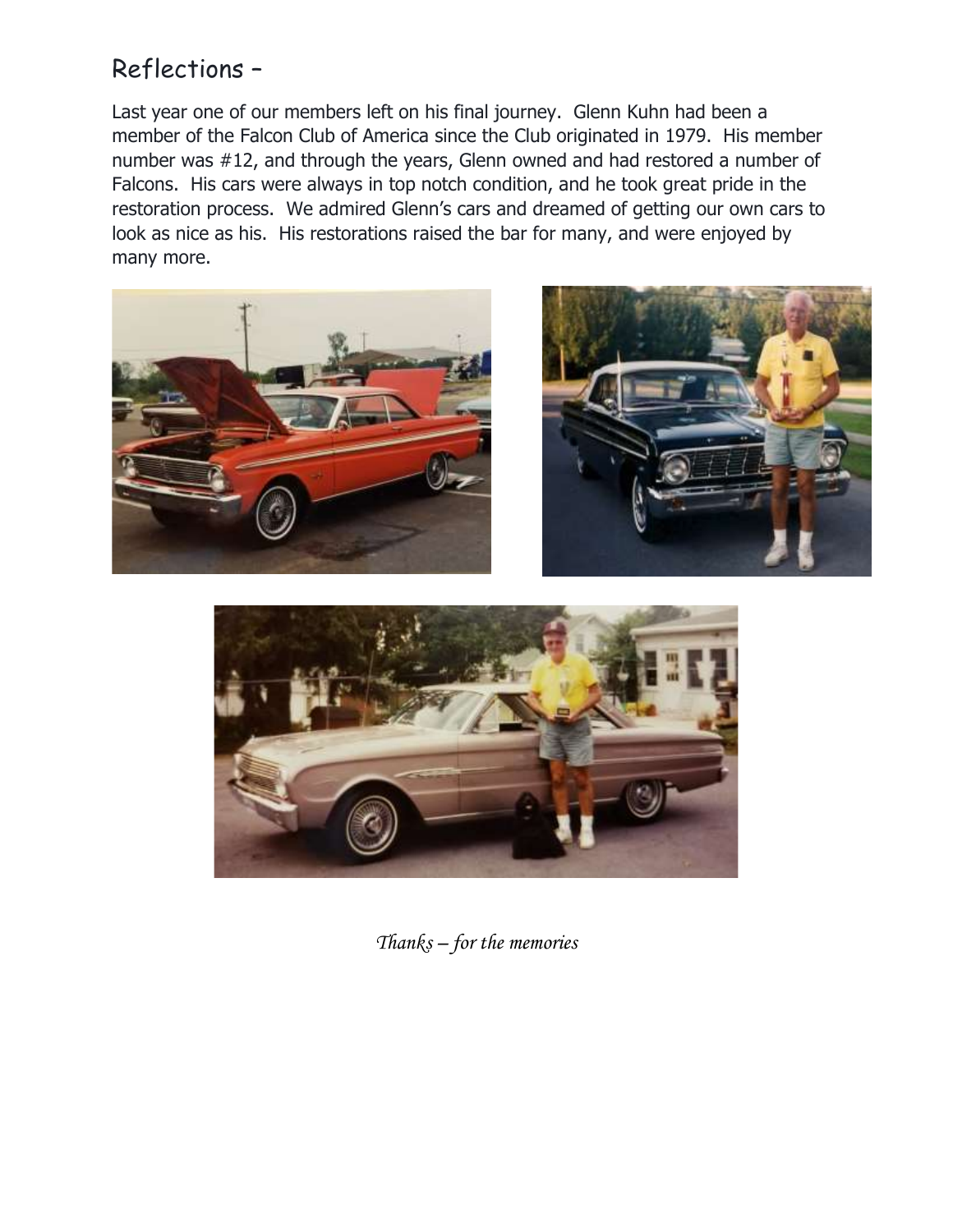#### Editors Comments –

Hey Guys and Gals! First off, I would like to thank Ed Watt for penning the President's Message this month. He had some really thoughtful words to share. The purpose of our Falcon Club is to offer a place for Ford Falcon enthusiasts to come together and share about their cars and problems they have had, (or are having), finding parts, finding resources to help them repair or work around known issues, and just be a part of a community of like minded individuals. As I've gotten to know people in the Falcon community, I've learned that we all share a basic connection. Ford Falcons. Sure we use Facebook, and email, and websites, but we get to know one another, and become like "family". Every one that I have met has been a great resource in one way or another. That's what this group is about. When we get together for picnics and other gatherings, there is one big family. Laughter, fun, often there is food, and every so often, we talk about Falcons. As Ed shared, we all need to be looking for Falcon owners to connect with, and invite them to become a part of our extended family. Will you be the one to invite the next folks to join?

A BIG Welcome to our newest members: Manny & Rita Cobian from Nottingham, MD and Dennis Mehrenberg from Milford, DE WELCOME to the family! Looking forward to meeting you at the picnic on April 21<sup>st</sup>!

We do hope that the Varricchio's, and the Harrington's, and the Watt's have a safe and uneventful trip home from the sunny south. They've been soaking their toes in the warm sands of places below the Mason – Dixon Line.

Don't forget to make your reservations for the National Falcon Club gathering at Wichita, Kansas – July 18 – 21, 2018. Rooms are going quickly, and the host club is working hard to make this a great show in the Heartland. Registration form is at the back of this newsletter.

June 16th (Sat) 9am to 2pm, AACA MUSEUM CARnival CAR SHOW (Vehicle Registration 8 am to 12 noon) We are looking forward to our Annual Museum CARnival Car Show here on the beautiful grounds of the AACA Museum, Inc., in Hershey, PA.

#### [www.aacamuseum.org](http://www.aacamuseum.org/)

\*As a footnote – the process of moving Diane's master list of email addresses using copy and paste to my older version of Word, caused many of the addresses to revert to first names – instead of last names. Not sure why. Then, many of the email addresses had changed so we were getting notifications back that addresses were undeliverable. Please think of us when you change information in the future so that our records get updated as well. Thanks so much.

Have a wonderful Easter and a beautiful Spring Season! - editor